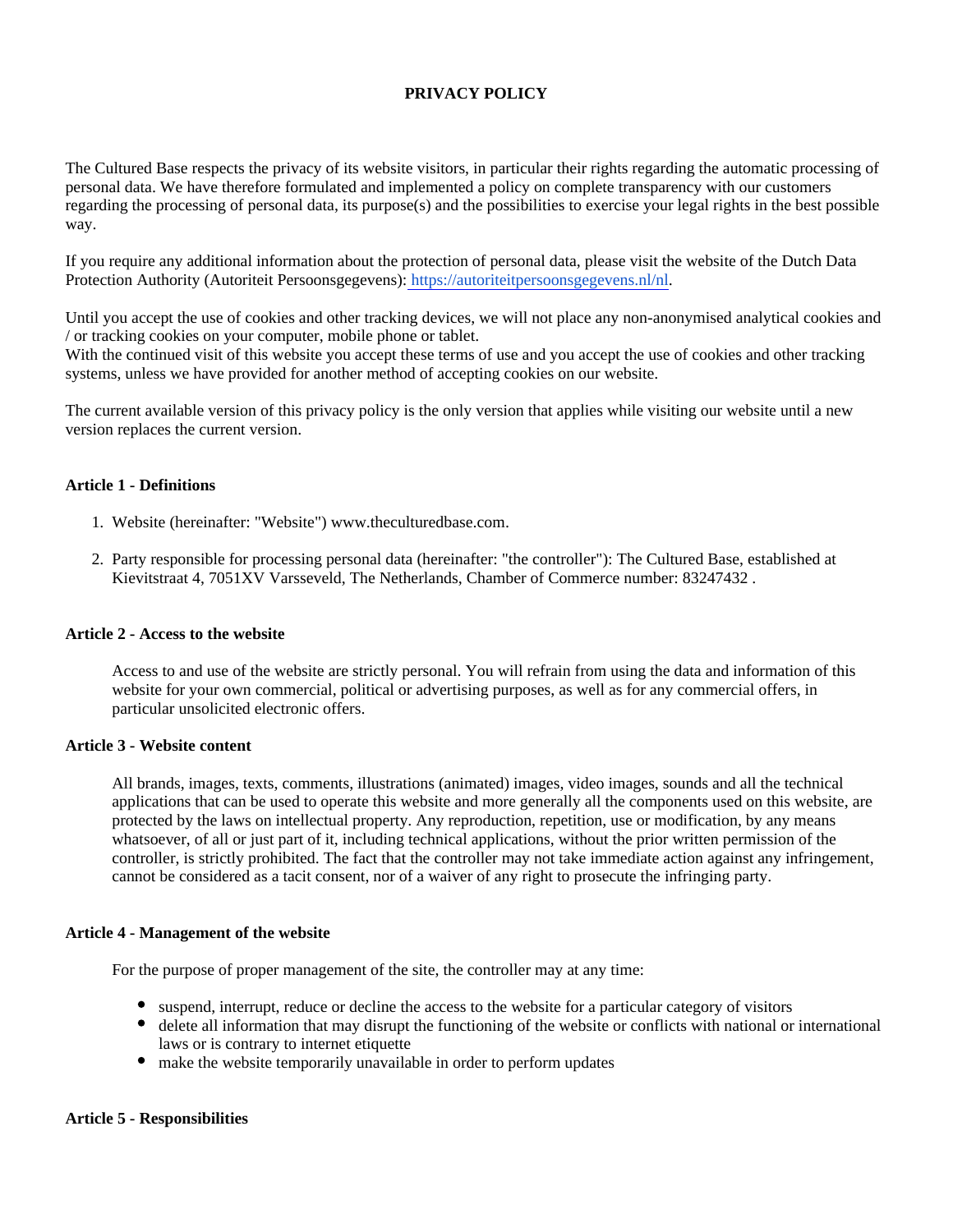- 1. The controller is not liable for any failure, disturbances, difficulties or interruptions in the functioning of the website, causing the (temporary) inaccessibility of the website or of any of its functionalities. You, yourself, are responsible for the way you seek connection to our website. You need to take all appropriate steps to protect your equipment and data against hazards such as virus attacks on the Internet. Furthermore, you are responsible for which websites you visit and what information you seek.
- 2. The controller is not liable for any legal proceedings taken against you:
	- because of the use of the website or services accessible via the Internet
	- $\bullet$  for violating the terms of this privacy policy
- 3. The controller is not liable for any damages that incur to you or third parties or your equipment, as a result of your connection to or use of the website and you will refrain from any subsequent (legal) action against the controller.
- 4. If the controller is involved in a dispute because of your (ab)use of this website, he is entitled to (re)claim all subsequent damages from you.

# **Article 6 - Collection of data**

- 1. Your personal data will be collected by (an) external processor(s).
- 2. Personal data means any information relating to an identified or identifiable natural person ('data subject').
- 3. An identifiable natural person is one who can be identified, directly or indirectly, in particular by reference to an identifier such as a name, an identification number, location data, an online identifier or to one or more factors specific to the physical, physiological, genetic, mental, economic, cultural or social identity of that natural person.
- 4. The personal data that are collected on the website are used mainly by the collector in order to maintain a (commercial) relationship with you and if applicable in order to process your orders. They are recorded in an (electronic) register.

# **Article 7 - Your rights regarding information**

- 1. Pursuant to Article 13 paragraph 2 sub b GDPR each data subject has the right to information on and access to, and rectification, erasure and restriction of processing of his personal data, as well as the right to object to the processing and the right to data portability.
- 2. You can exercise these rights by contacting us at info@theculturedbase.com.
- 3. Each request must be accompanied by a copy of a valid ID, on which you put your signature and state the address where we can contact you.
- 4. Within one month of the submitted request, you will receive an answer from us.
- 5. Depending on the complexity and the number of the requests this period may be extended to two months.

## **Article 8 - Legal obligations**

- 1. In case of infringement of any law or regulation, of which a visitor is suspected and for which the authorities require the personal data collected by the collector, they will be provided to them after an explicit and reasoned request of those authorities, after which these personal data do not fall anymore under the protection of the provisions of this Privacy policy.
- 2. If any information is necessary in order to obtain access to certain features of the website, the controller will indicate the mandatory nature of this information when requesting these data.

## **Article 9 - Collected data and commercial offers**

- 1. You may receive commercial offers from the collector. If you do not wish to receive them (anymore), please send us an email to the following address: info@theculturedbase.com.
- 2. Your personal data will not be used by our partners for commercial purposes.
- 3. If you encounter any personal data from other data subjects while visiting our website, you are to refrain from collection, any unauthorized use or any other act that constitutes an infringement of the privacy of the data subject(s) in question. The collector is not responsible in these circumstances.